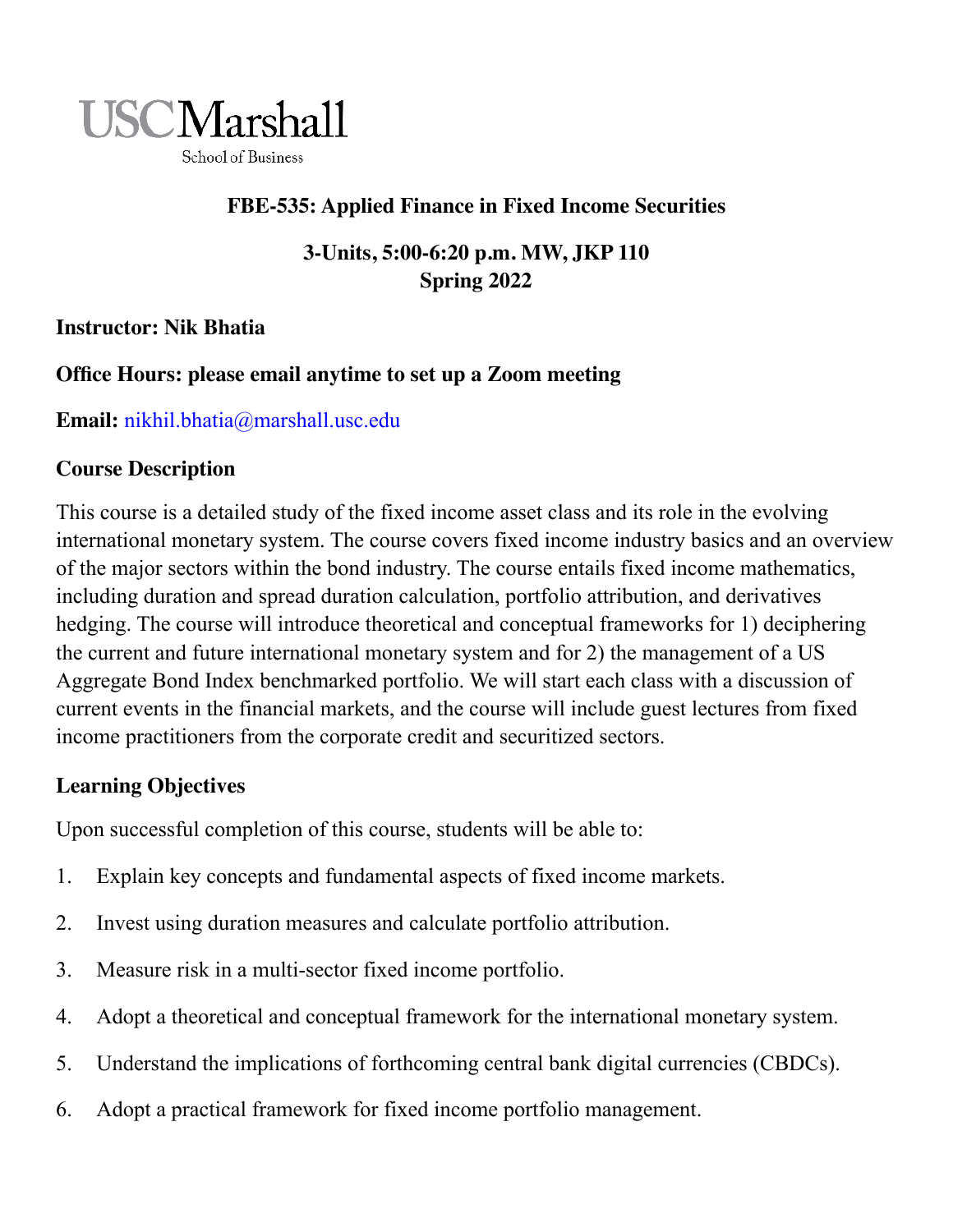7. Invest using fixed income derivatives and calculate hedging strategies.

## **Required Reading and Course Notes**

There are 11 required readings. All pdf documents will be posted to Blackboard. Slides and other notes will be distributed on Blackboard. Reading materials are listed in the Course Outline section. Reading financial news such as Wall Street Journal, Financial Times, and Bloomberg are all strongly recommended to maximize learning. You can stream up to 30 minutes of Bloomberg TV each day for free.

## **Grading Policies**

The class average grade will be 3.5. Students will be ranked and awarded their grades accordingly.

#### **Exam and Deliverables Dates**

The midterm will cover topics in Part 1 only. The paper must be about a topic from Part 2. The final exam will be cumulative.

| Midterm    | February 28th     | 25 points |
|------------|-------------------|-----------|
| Paper      | April 6th         | 25 points |
| Final Exam | TBD by University | 50 points |

#### **Course Outline**

Part 1: Fixed Income industry, sectors, duration, and risk

SIFMA (Securities Industry and Financial Markets Association) - *US Fixed Income Market Structure Primer* (pdf), 2018

California Treasury - *Duration Basics* (pdf), 2007

PIMCO - *Risk Management* (pdf), 2000

Part 2: The International Monetary and Financial System

Perry Mehrling - *The Inherent Hierarchy of Money* (pdf), 2012

Steffen Murau - *Offshore Dollar Creation and the Emergence of the post-2008 International Monetary System* (pdf), 2018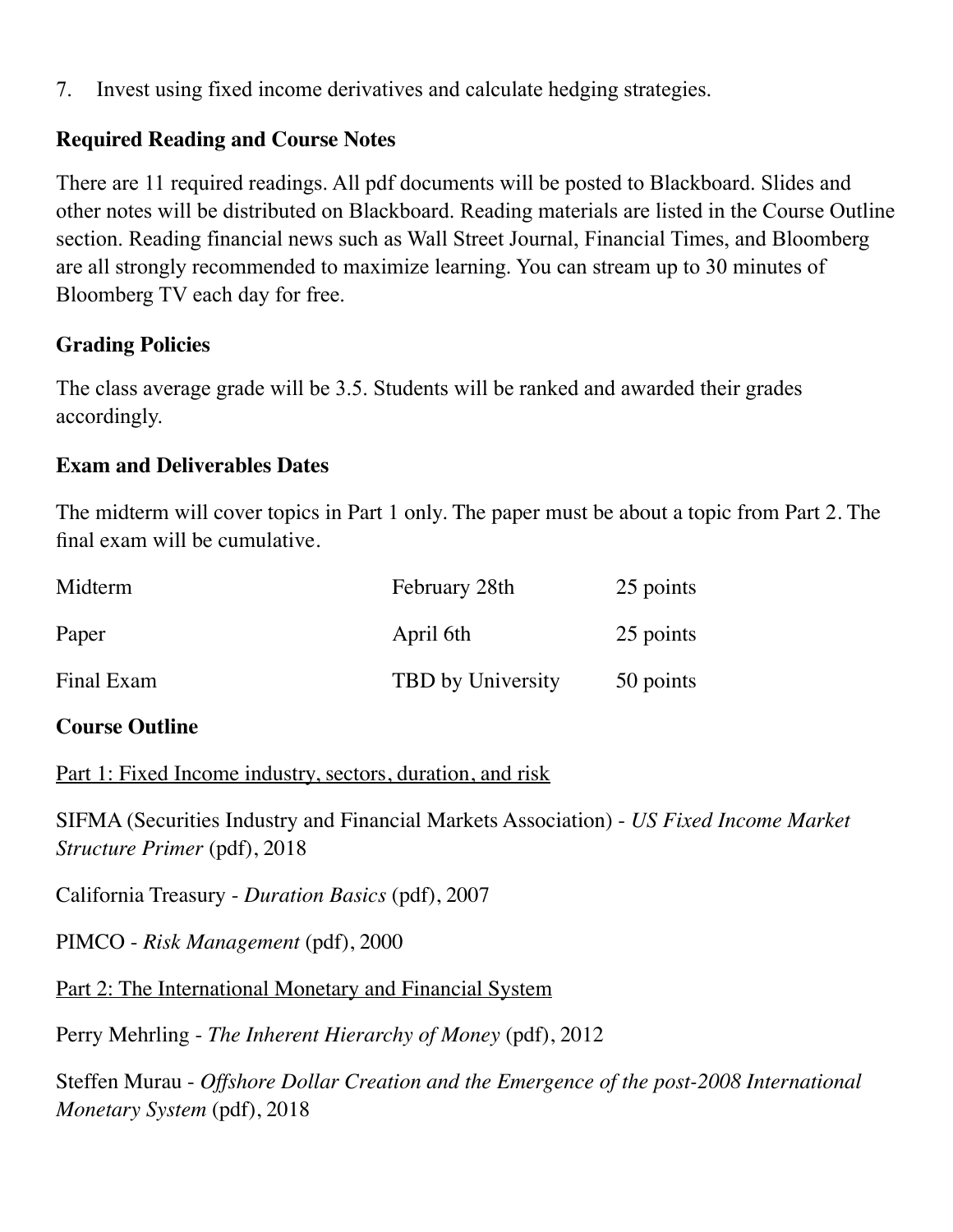Mark Carney - *The Growing Challenges for Monetary Policy in the current International Monetary and Financial System*, 2019

BIS - *Central bank digital currencies: foundational principles and core features*, 2020

Part 3: Fixed Income portfolio management, derivatives, and hedging

Fidelity - *The Business Cycle Approach to Asset Allocation* (pdf), 2019

BIS - *Financial Conditions and Purchasing Managers' Indices: Exploring the Links* (pdf), 2019

CME Group - *Understanding Treasury Futures* (pdf), 2017

PIMCO - *Interest Rate Swaps* (pdf), 2016

# **STATEMENT ON ACADEMIC CONDUCT AND SUPPORT SYSTEMS**

## **Academic Conduct:**

Students are expected to make themselves aware of and abide by the University community's standards of behavior as articulated in the Student Conduct Code. Plagiarism – presenting someone else's ideas as your own, either verbatim or recast in your own words – is a serious academic offense with serious consequences. Please familiarize yourself with the discussion of plagiarism in *SCampus* in Part B, Section 11, "Behavior Violating University Standards" policy.usc.edu/scampus-part-b. Other forms of academic dishonesty are equally unacceptable. See additional information in *SCampus* and university policies on scientific misconduct at http://policy.usc.edu/scientific-misconduct.

# **Support Systems:**

*Student Health Counseling Services (SCS) - (213) 740-7711 – 24/7 on call* 

Free and confidential mental health treatment for students, including short-term psychotherapy, group counseling, stress fitness workshops, and crisis intervention. https:// engemannshc.usc.edu/counseling/

*National Suicide Prevention Lifeline - 1-800-273-8255 – 24/7 on call* 

Free and confidential emotional support to people in suicidal crisis or emotional distress 24 hours a day, 7 days a week. http://www.suicidepreventionlifeline.org

*Relationship & Sexual Violence Prevention Services (RSVP) - (213) 740-4900 - 24/7 on call*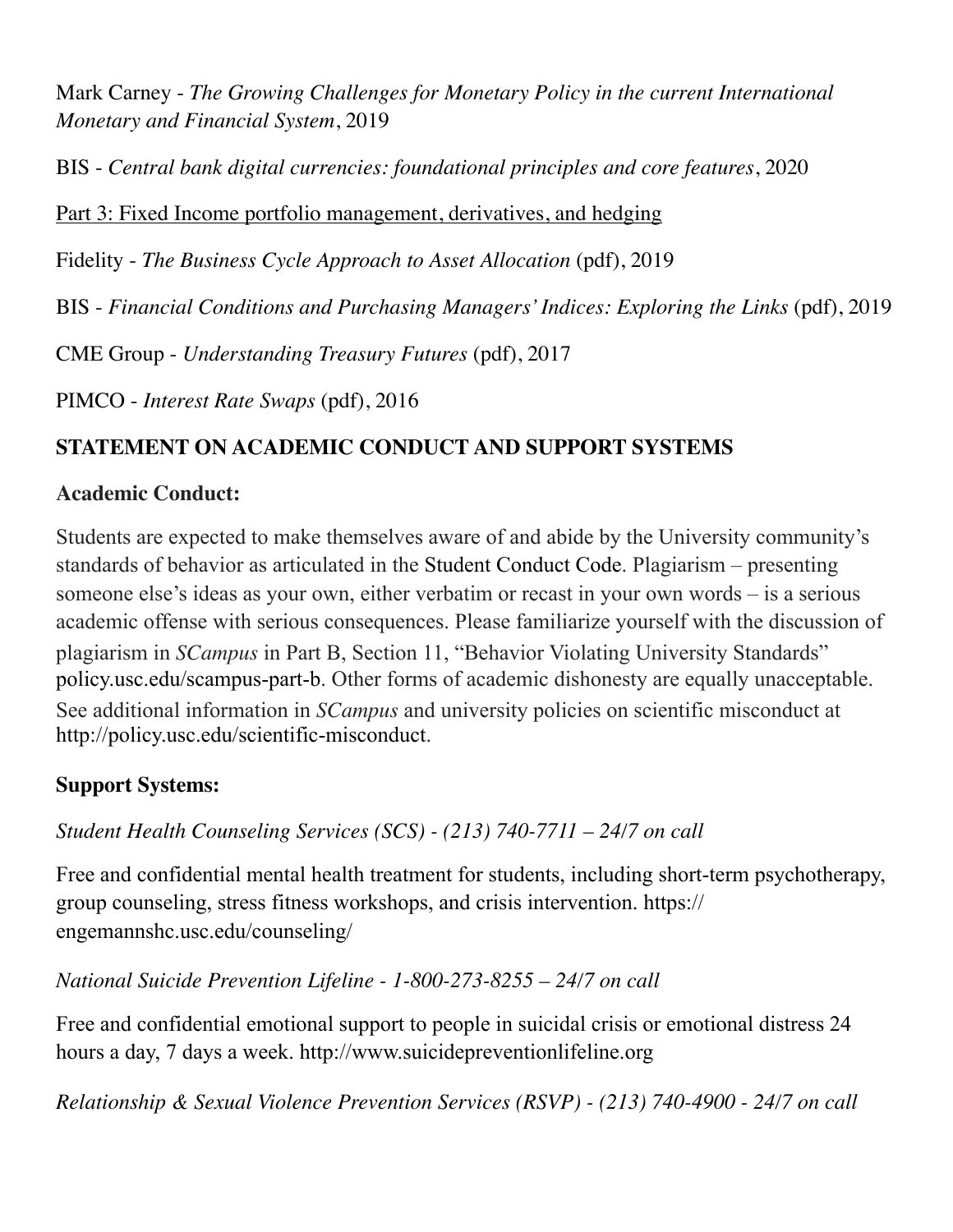Free and confidential therapy services, workshops, and training for situations related to genderbased harm. https://studenthealth.usc.edu/sexual-assault/

# *Office of Equity and Diversity (OED)/Title IX compliance – (213) 740-5086*

Information about how to get help or help a survivor of harassment or discrimination, rights of protected classes, reporting options, and additional resources for students, faculty, staff, visitors, and applicants. The university prohibits discrimination or harassment based on the following protected characteristics: race, color, national origin, ancestry, religion, sex, gender, gender identity, gender expression, sexual orientation, age, physical disability, medical condition, mental disability, marital status, pregnancy, veteran status, genetic information, and any other characteristic that may be specified in applicable laws and governmental regulations. https:// equity.usc.edu/; titleix.usc.edu

# *Bias Assessment Response and Support (213) 740-2421*

Incidents of bias, hate crimes and microaggressions need to be reported allowing for appropriate investigation and response. https://uscsa.usc.edu/trojans-care-4-trojans

## *The Office of Disability Services and Programs - (213) 740-0776* dsp.usc.edu

Support and accommodations for students with disabilities. Services include assistance in providing readers/notetakers/interpreters, special accommodations for test taking needs, assistance with architectural barriers, assistive technology, and support for individual needs.

USC is committed to making reasonable accommodations to assist individuals with disabilities in reaching their academic potential. If you have a disability which may impact your performance, attendance, or grades in this course and require accommodations, you must first register with the Office of Disability Services and Programs (www.usc.edu/disability). Any student requesting academic accommodations based on a disability is required to register with Disability Services and Programs (DSP) each semester. A letter of verification for approved accommodations can be obtained from DSP. Please be sure the letter is delivered to me (or to your TA) as early in the semester as possible. DSP is located in GFS (Grace Ford Salvatori Hall) 120 and is open 8:30 a.m.–5:00 p.m., Monday through Friday. The phone number for DSP is (213) 740-0776. Email: ability@usc.edu.

# *USC Support & Advocacy – (213) 821-4710*

Assists students and families in resolving complex issues adversely affecting their success as a student EX: personal, financial, and academic. https://uscsa.usc.edu/about/